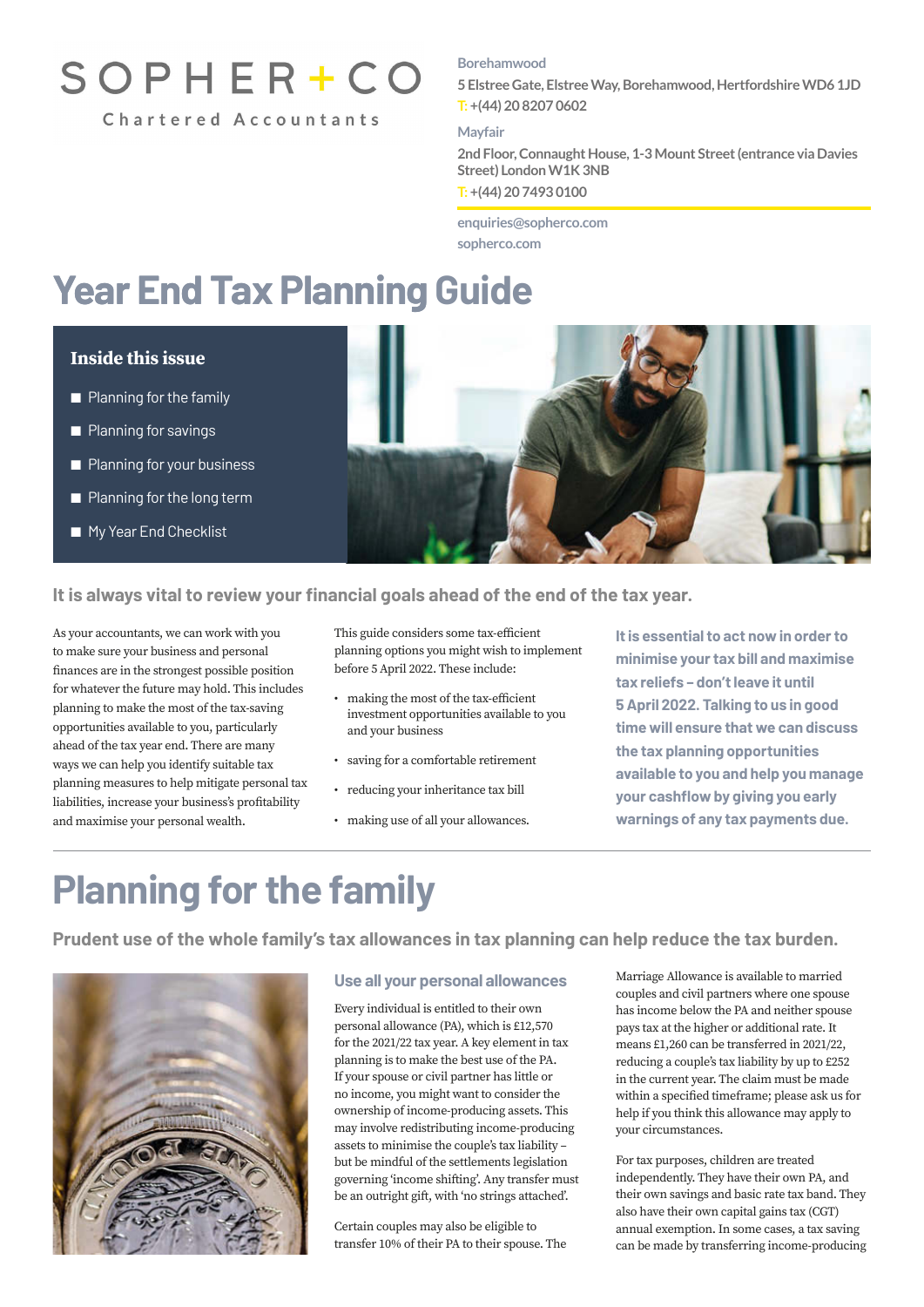assets to a child. However, when moving assets from a parent to a child who is a minor, any income generated in excess of £100 will still be taxed on the parent. It is therefore not always possible to use a child's PA by means of a parent transferring income-producing assets.

# **Reducing taxable income**

It is possible to reduce your taxable income through various means (for example, increasing contributions into a pension scheme or making charitable donations via Gift Aid). This may be beneficial if you or your spouse or partner are receiving Child Benefit and either of your incomes are expected to be between £50,000 and £60,000. Reducing income to below this level may help to eliminate the High Income Child Benefit Tax Charge, which applies at a rate of 1% of the full Child Benefit award for each £100 of income between £50,000 and £60,000. You might also want to consider adopting a similar option if your income is just above £100,000, as the PA is reduced by £1 for every £2 of income over this figure.



# **Give to charity**

If you make a charitable donation under the Gift Aid scheme, the charity can claim back 20% basic rate tax on any donations. Using Gift Aid can also generate a refund for higher rate and additional rate taxpayers. Such taxpayers can claim back the tax difference between that higher rate and basic rate on that donation.

A cash gift of £100 could result in a £25 tax refund for a higher rate (40%) taxpayer under the Gift Aid scheme, in addition to a £25 payment to the charity generated by the taxman. Donations by Scottish taxpayers paying at the starter rate of 19% will be treated in the same way as 20% taxpayers in the rest of the UK. Scottish taxpayers using Gift Aid who pay tax at a rate higher than 20% can claim the difference between this and the basic rate.

It is important that all donors check that they have paid enough tax to cover the Gift Aid claim.

**For further advice on tax planning across the family, please get in touch.**



# **Planning for savings**

The Savings Allowance means a certain amount of savings income, such as bank and building society interest, can be earned tax-free. In 2021/22, this is up to £1,000 for basic rate taxpayers; up to £500 for those paying at higher rate; but nil for additional rate taxpayers.

### **2021/22 ISA limits**

There are now several different types of ISA on the market, including the Lifetime ISA for adults under the age of 40 and Junior ISAs for those aged under 18. Individuals can invest in any combination of ISA investments up to the overall annual subscription limit of £20,000. The table below outlines the current ISA limits.

| <b>ISA</b>                  | 2021/22 limit                      |
|-----------------------------|------------------------------------|
| Cash, Stocks and Shares ISA | £20,000 a year                     |
| Junior ISA                  | £9,000 a year                      |
| Help to Buy ISA             | £200 a month for existing accounts |
| Lifetime ISA                | £4,000 a year                      |

# **Planning for your business**

Running a business requires hard work and dedication, so it's important to reap the financial rewards of your endeavours. Here we consider how to extract profit in a tax-efficient manner.

# **Have you considered a dividend over a salary or a bonus?**

Some may choose to take a dividend over a salary or bonus. Dividends are paid from the profits available after Corporation Tax is paid. A salary or a bonus generally creates tax charges for the company, carrying up to 25.8% in combined employer and employee national insurance contributions (NICs). Dividends, however, are paid free of NICs.

The Dividend Allowance (DA) currently sits at £2,000 per year. The DA charges £2,000 of the dividend income at 0% tax: this is called the dividend nil-rate. The rates of tax on dividend income above the allowance are 7.5% for basic rate taxpayers; 32.5% for higher rate taxpayers; and 38.1% for additional rate taxpayers.

In September 2021 the government announced an increase to the rates of tax paid on dividends by 1.25% from 6 April 2022 to help fund the new planned investment in health and social care. The new rates will therefore be 8.75% for basic rate taxpayers, 33.75% for higher rate taxpayers and 39.35% for additional rate taxpayers.

### **Other ideas for profit extraction**

There are a handful of alternative profit extraction ideas for individuals to consider. These include:

- making pension contributions employer pension contributions often prove to be very tax-efficient when it comes to extracting profit from a company
- taking incorporation into account self-employed individuals or those with partner status may want to consider incorporating. This may provide more scope for saving or deferring tax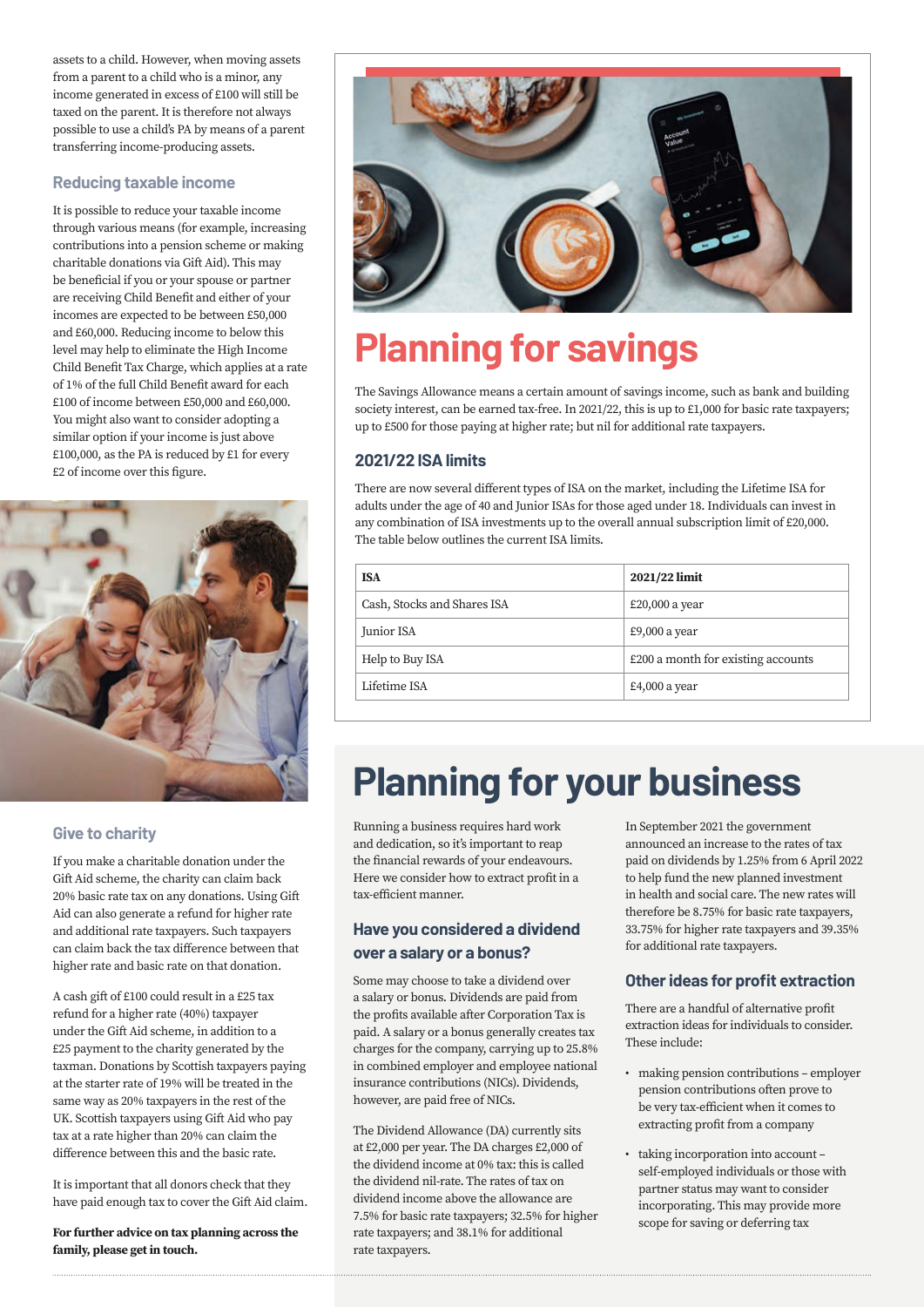- utilising tax-free allowances such as mileage payments, which apply when you drive your own car or van on business journeys
- making the most of property you are entitled to receive rent up to the market value on property that is owned by you and used for business purposes.

**However, there may be other tax implications to consider, so care needs to be taken. Please be sure to talk to us before acting.**

#### **Capital allowances**

The majority of businesses are able to claim a 100% Annual Investment Allowance (AIA) on the first portion of expenditure on most types of plant and machinery (except cars). The AIA applies to businesses of any size and most business structures, but there are provisions to prevent multiple claims.

The AIA will remain at £1,000,000 until 1 April 2023, when it reduces to £200,000 for expenditure incurred after this date. Complex calculations may apply to accounting periods which straddle this date. It is therefore important to time the purchase of plant and machinery carefully in order to make the most of the allowances available in light of the decrease.

Expenditure not covered by the AIA enters either the main rate pool or special rate pool, attracting writing down allowance (WDA) at a rate of 18% or 6% respectively. The special rate 6% pool includes cars with  $CO<sub>2</sub>$ emissions exceeding 50 g/km, long life assets and certain specified integral features of buildings.

Typically, a purchase made just before the end of the current accounting year will mean the allowances will usually be available a year earlier than if the purchase was made just after the year end. In the same way, the disposal of an asset may trigger an earlier claim for relief or even an additional charge to tax.

In addition, a capital allowances regime has been introduced for structures and buildings. The Structures and Buildings Allowance applies to non-residential structures and buildings. Relief is available on eligible construction costs, at an annual rate of 3% on a straight-line basis.

Between 1 April 2021 and 31 March 2023, companies investing in qualifying new plant and machinery may benefit from a new first year allowance (FYA). A company will be allowed to claim a super-deduction of 130% on certain new plant and machinery investments that ordinarily qualify for the 18% WDA and a special rate (SR) FYA of 50% on most new plant and machinery investments that ordinarily qualify for the 6% WDA.

**Contact us for advice on how to optimise capital allowances for your business.** 

#### **Considering the company car**

Company cars are often seen as an attractive perk – however, they are not always the most tax-efficient option.

If you have a company car, it is considered a benefit-in-kind, and you have to pay Income Tax on the car benefit and car fuel benefit, assuming you are provided with fuel by your employer for private journeys.

The car benefit is calculated by using the car's list price, multiplied by a percentage based on the car's carbon dioxide (CO<sub>2</sub>) emissions. Similarly, the car fuel benefit is calculated using the same percentage but on a notional £24,600 for 2021/22. Additionally, employers will also have to pay Class 1A National Insurance Contributions (NICs) at 13.8% on these benefits.



The appropriate percentages within the bands of  $CO<sub>2</sub>$  emissions (and therefore the taxable benefits) have increased significantly over recent years. In the light of these trends, it would be advisable to review your company car policy.

There are a range of bands with appropriate percentages ranging from 1%-19% for low emission vehicles emitting less than 75g/km of CO<sub>2</sub>. Cars with emissions above this will have their percentage rate set at 20% plus 1% for every 5g/km increase, up to a maximum of 37%.

Additionally, to accelerate the shift to zero emission cars, all zero emission models are subject to a 1% rate. This increases to 2% from 6 April 2022.

From 6 April 2022 Class 1A NICs payable on company car benefits will increase by 1.25%, making the employer's contribution 15.05%. This temporary increase will be replaced by the Health and Social Care Levy of 1.25% for contributions after 6 April 2023. In view of these increases, you may wish to undertake a review of your company car policy.

It may prove more financially sound to pay employees for business mileage in their own vehicles at the statutory mileage rates, especially if their business mileage is high. In some cases, a company van might also be appropriate. The taxable benefit for the unrestricted use of company vans is £3,500 in 2021/22, plus a further £669 of taxable benefit if fuel is provided by the employer for private travel.

**We can review your business motoring requirements to help keep your tax and NIC liability to a minimum.** 

# **Planning for the long term**

#### **Review your retirement plans**

Planning is vital for those aiming to enjoy a comfortable retirement, and pensions provide a significant opportunity.

The annual allowance (AA) – the maximum you can contribute to a pension and still get tax relief – is £40,000. Exceeding this can result in an AA clawback charge.

The threshold income calculation helps to provide certainty for individuals with lower salaries who may have one off spikes in the value of their employer pension contributions and is broadly defined as an individual's net income for the year.

Those with both 'threshold income' over £200,000 and 'adjusted income' over £240,000 will see their AA tapered down. For every £2 of adjusted income over £240,000, a taxpayer's AA is reduced by £1, down to a minimum of £4,000.

'Unused relief' is brought forward where pension savings in any of the last three years' pension input periods were less than the AA. This can be used in 2021/22, providing the means of making a significant contribution without incurring a charge.

Meanwhile, the lifetime allowance for tax-advantaged pension savings is £1,073,100 in 2021/22. A tax charge arises where total pension savings